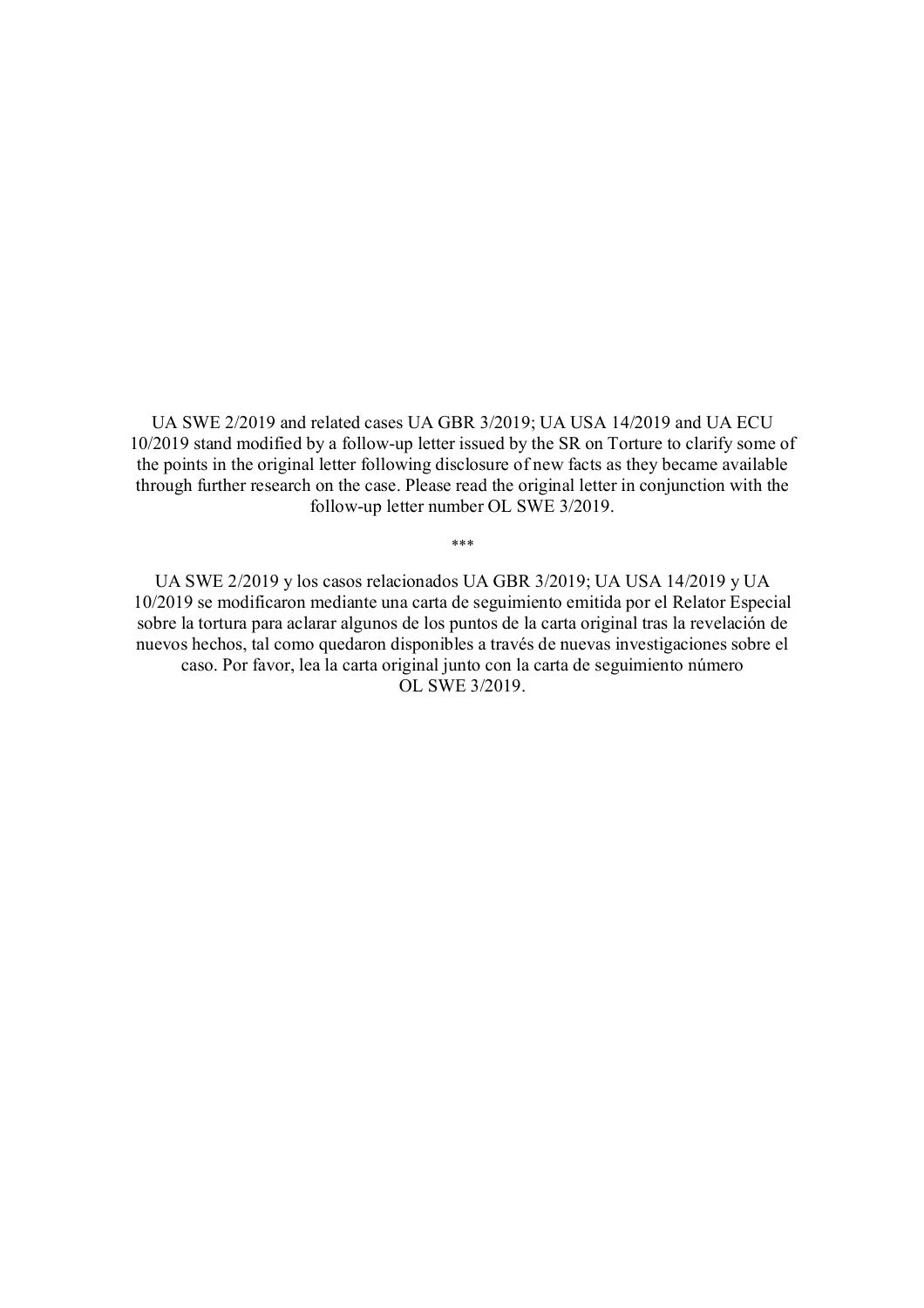#### **Mandate of the Special Rapporteur on torture and other cruel, inhuman or degrading treatment or punishment**

REFERENCE: UA SWE 2/2019

28 May 2019

Excellency,

I write in my capacity as UN Special Rapporteur on Torture and other Cruel, Inhuman or Degrading Treatment or Punishment, pursuant to Human Rights Council resolutions 34/19, and in connection with my visit to the United Kingdom of Great Britain and Northern Ireland from the 9 to 10 May 2019 to interview and examine Mr. Julian Assange, detained since 11 April 2019 in HMP Belmarsh prison and meet with representatives of the Ministry of Justice, the Home Office and other relevant interlocutors.

The primary purpose of my visit was to examine Mr. Assange's current state of health – physical and psychological – in order to assess whether the circumstances and treatment he has been exposed and subjected to since his confinement at the Ecuadorian Embassy in 2012 or, respectively, his potential extradition or transfer to another country, amount to torture or other cruel, inhuman or degrading treatment or punishment, as absolutely prohibited in universally applicable human rights law including, most notably, the UN Convention against Torture (UNCAT) and the Covenant on Civil and Political Rights (CCPR).

During my visit, I was assisted by Prof. Duarte Vieira Nuno (medical forensic expert) and Dr. Pau Perez-Sales (psychiatrist). Both experts are specialized in examining, identifying and documenting the medical effects of physical and psychological torture and other cruel, inhuman or degrading treatment or punishment.

Based on direct, verified information collected prior, during and after my visit, I am copying below my initial observations and recommendations which were transmitted to the United Kingdom on 27 May 2019. Similar letters will be sent to the Governments of Ecuador and the United States of America.

According to the information received:

On 11 April 2019, the Metropolitan Police Service (MPS), at the invitation of the Government of Ecuador, entered the Embassy of Ecuador in London to apprehend Mr. Julian Assange. He was forcibly taken into police custody and arrested for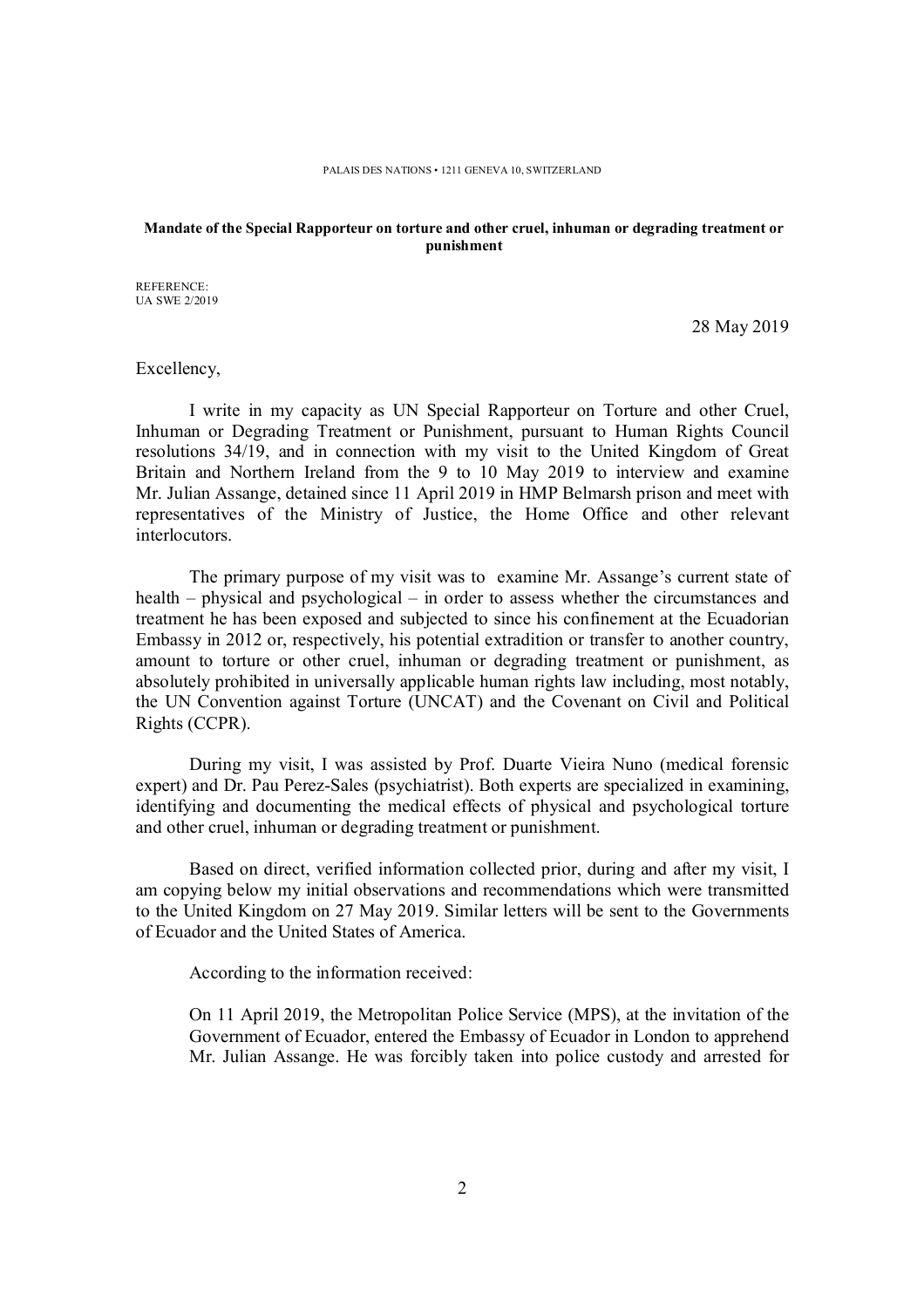breaching the 1976 Bail Act in connection with his failure to surrender to the court in June 2012 for extradition to Sweden, and in connection with an extradition request by the United States of America. That same day, Mr. Assange was taken to Westminster Magistrates' Court where a judge convicted Mr. Assange for **bail violation** almost seven years earlier, without allowing him sufficient time for the preparation of his defense, refusing to consider important evidence suggesting a conflict of interest of another judge involved in that proceeding, and personally insulting Mr. Assange as a "narcissist, who cannot go beyond his own self-interest".

On 1 May 2019, Mr. Assange was sentenced at Southwark Crown Court to 50 weeks imprisonment – nearly the maximum provided by law - which the UN Working Group on Arbitrary Detention in a press statement of 3 May 2019 described as disproportionate to the minor gravity of his offence. The sentencing judge reportedly read from a pre-typed judgment, without even considering the detailed mitigating evidence presented by Mr. Assange's defense counsel as to the real risk of serious harm which his compliance with the terms of his bail would have exposed him to.

On 2 May 2019 an initial hearing took place at the same court relating to an extradition request made by the United States for Mr. Assange. On 13 May 2019, the Swedish prosecuting authorities announced that they were re-opening a preliminary criminal investigation for sexual offences against Mr. Assange, an investigation which had already been formally closed twice in 2010 and 2017, and which had never produced tangible evidence or led to formal charges.

On 23 May, the US justice department extended the basis for its extradition request by filing 17 new charges against Mr. Assange, including under the Espionage Act.

Mr. Assange is currently serving his sentence and awaiting the continuation of his extradition proceedings to the United States, and possibly to Sweden, at HMP Belmarsh, a high-security prison in south-east London.

### **1. Concerns regarding current conditions of detention**

At the time of my visit, Mr. Assange was held in cell 37 of Block 2 and, like other inmates in this block, had access to an outside yard for between 30 and 60 minutes per day, depending on the weather conditions. According to the prison staff, he was also entitled to apply for access to the library and the gym, and to interact with other inmates in the shared areas of the Block 2 during the so-called "association" time, which was said to last between 3 and 4 hours per day, either in the morning or the afternoon. The prison staff acknowledged, however, that Mr. Assange had not yet been able to access the gym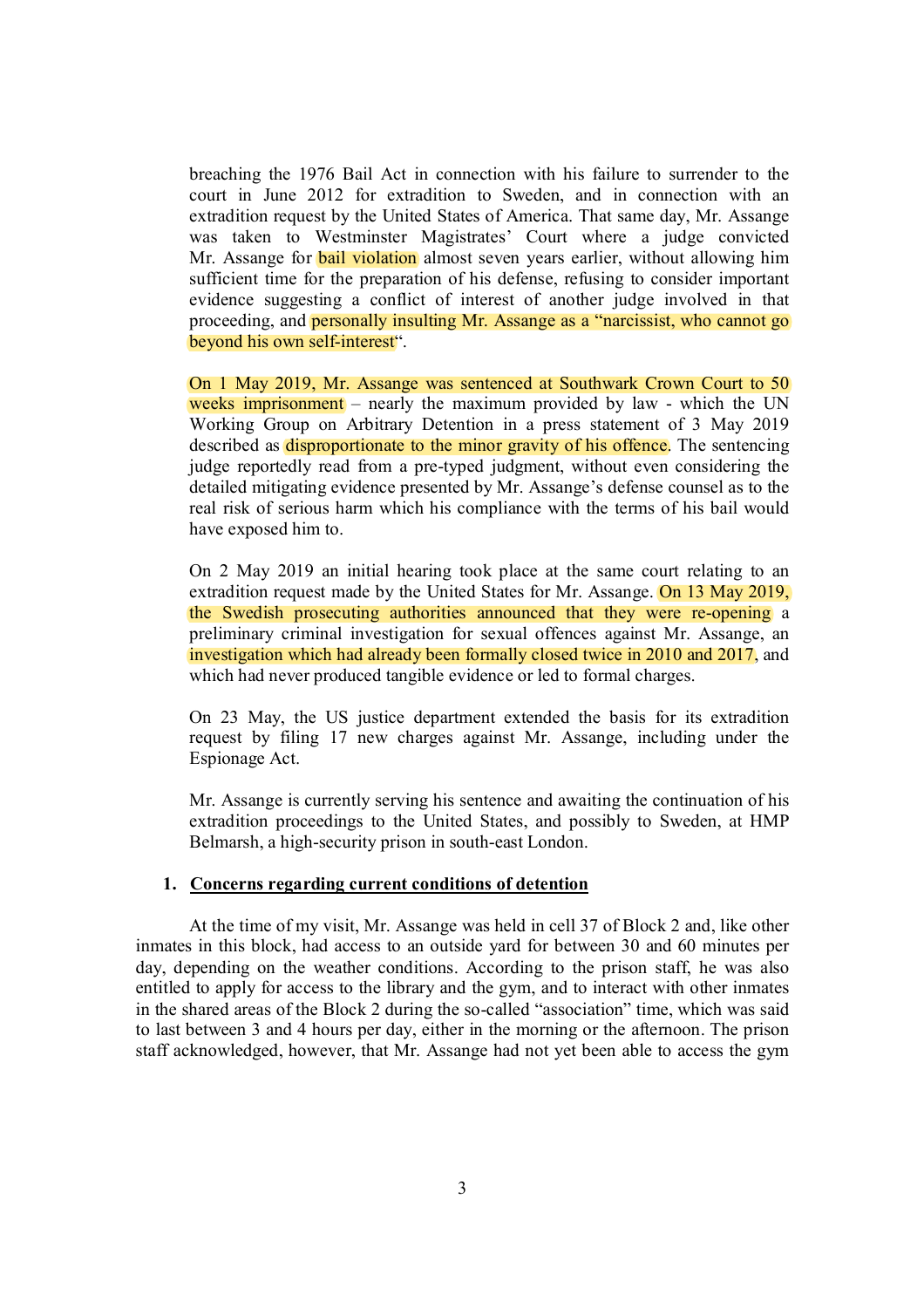or the library since his arrival at HMP Belmarsh, primarily due to his frequent absences from the block for court appearances, medical care, and meetings with lawyers and other external visitors. During "association" time, like other inmates, Mr. Assange was permitted to use one of the telephones installed in the shared area of the block to call authorized numbers including, most notably, his legal team. Expenses for such calls and other purchasable items, such as pens and paper, were limited to GBP 15 per week. This budget could be increased once Mr. Assange started to work, which was not yet the case at the time of my visit. According to the prison staff, after an initial induction period, the normal daily routine for convicted inmates, such as Mr. Assange, was to work for between 3 and 4 hours in the morning or the afternoon, and to spend the other half of the day in "association" time as described above. All three meals were said to be taken by inmates in their cells, in the case of Mr. Assange in a freshly painted single occupancy cell measuring approximately 2 meters (width) by 3 meters (length) by 2,3 meters (height), equipped with a bed and bedding, a cupboard, a note-board, basic sanitary installations, a plastic chair and a medium sized window. Mr. Assange had received numerous letters, which he was allowed to keep in his cell.

In general terms, at the time of my visit, the conditions of detention, as well as the daily routine and disciplinary regime applied to Mr. Assange appeared to meet the requirements of the Standard Minimum Rules for the Treatment of Prisoners (also known as the "Mandela Rules", updated and adopted by the UN General Assembly on 5 November 2015). Contrary to prior reports received, at the time of my visit, Mr. Assange was not being held in solitary confinement, but was confined to his cell for approximately 20 hours per day. While this may be acceptable for an induction period of a few days, Mr. Assange now should be granted regular access to the library, the gym and opportunities for meaningful work and social engagement. More importantly, however, I am seriously concerned that the restrictive "B-type" security regime applied to Mr. Assange, including the limited frequency and duration of lawyers' visits and the lack of access to a computer (even without internet), severely hampers his ability to adequately prepare for the multiple and complex legal proceedings that are pending against him. It must be emphasized that, in contrast to most other convicts, Mr. Assange's legal cases are still pending and require not only frequent and extensive exchange with lawyers covering various jurisdictions, but also the facilities to draft written statements and correspondence.

# **2. Concerns regarding current state of health**

Prior to my visit, I received consistent reports that Mr. Assange's physical and mental health had seriously deteriorated in the course of his confinement at the Ecuadorian Embassy and had reached a critical state in the course of the past year. On 9 May 2019, I was able to conduct confidential interviews with Mr. Assange and a thorough physical and psychiatric examination in line with specialized medical protocols, most notably the universally recognized "Manual on the Effective Investigation and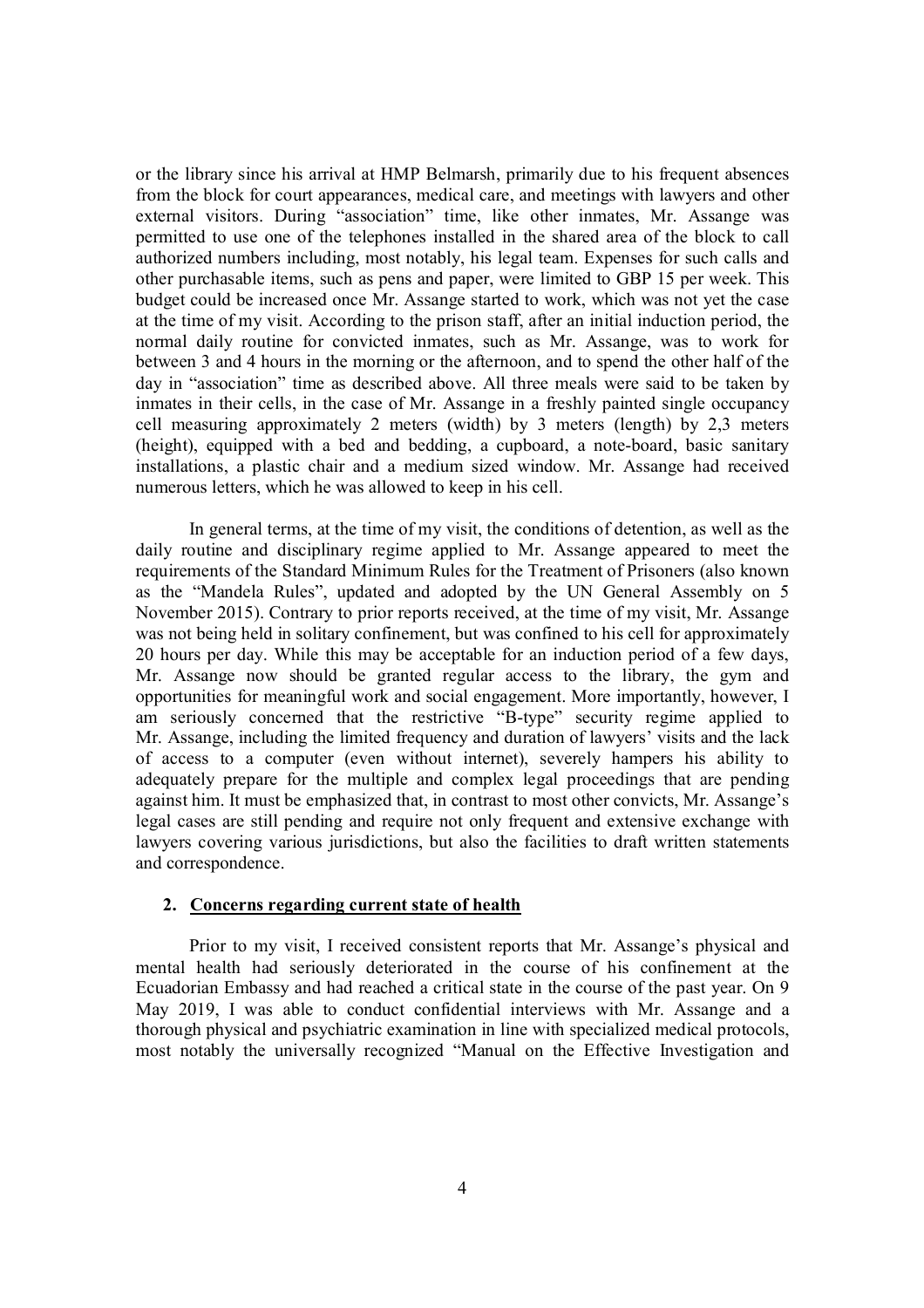Documentation of Torture and Other Cruel, Inhuman or Degrading Treatment or Punishment" (also known as the "Istanbul Protocol"). In order to triangulate and consolidate the collected information, numerous additional sources have also been consulted including, most notably, several medical experts who have had the opportunity to examine Mr. Assange on one or several occasions during his confinement at the Ecuadorian Embassy.

While the precise medical data collected, including the exact diagnoses produced by the medical examinations conducted during my assessment of Mr. Assange remain subject to source and patient confidentiality, the resulting medical conclusions, as far as they are relevant for the observations of my mandate, can be summarized as follows:

From a strictly physical point of view, several aspects of Mr. Assange's health condition and cognitive and sensory capacity have been, and still are, significantly impaired as a direct consequence of his long-term confinement in the Ecuadorian Embassy, without access to natural sunlight and adequate medical and dental care. At the time of the physical examination, the most urgent physical conditions had been adequately attended to by the health care unit at HMP Belmarsh, and no immediate lifethreatening condition or imminent risk of serious and irreparable harm was observed.

From a psychological perspective, Mr. Assange showed all symptoms typical for prolonged and sustained exposure to severe psychological stress, anxiety and related mental and emotional suffering in an environment highly conducive to major depressive and post-traumatic stress disorders (PTSD). Both medical experts accompanying my visit agreed that Mr. Assange is in urgent need of treatment by a psychiatrist of his own choice and confidence, whom he does not associate with the detaining authorities, and that his current condition is likely to deteriorate dramatically, with severe and long-term psychological and social sequels, in the event of prolonged exposure to significant additional stressors, such as those expected to arise in the event of his extradition to the United States or any other country refusing to provide guarantees against refoulement to the United States.

In this regard, I am alarmed at information received after my visit, that on or about 18 May 2019, Mr. Assange was moved to the health care unit within HMP Belmarsh. The reason for this transfer appears to be a serious deterioration of the medical symptoms observed during my visit, now also involving a significant loss of weight, thus confirming Mr. Assange's continued exposure to progressively severe psychological suffering and the ongoing exacerbation of his pre-existing trauma.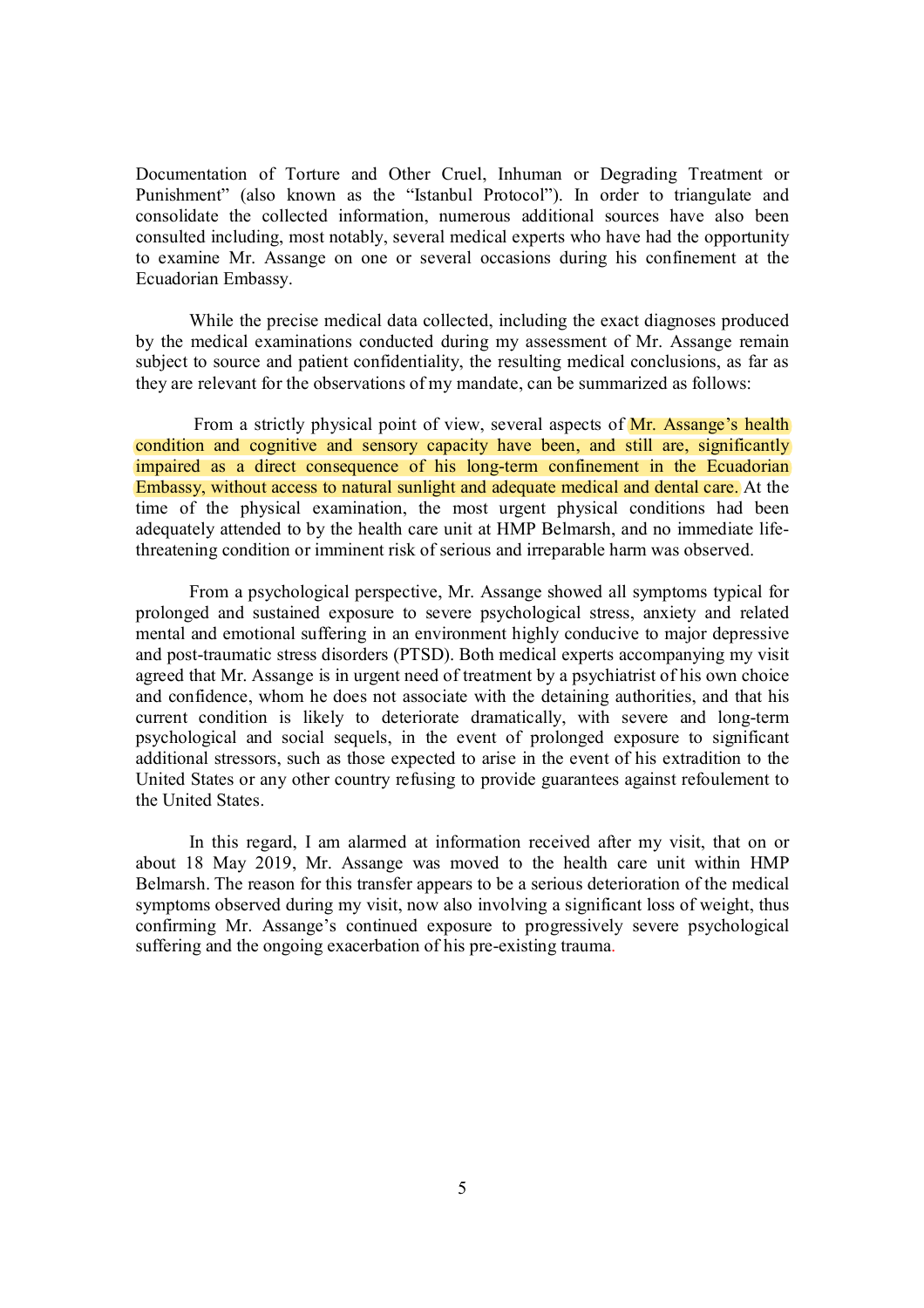# **3. Causal relation between current medical symptoms and previous treatment and conditions**

For almost seven years, from June 2012 to April 2019, Mr. Assange was physically confined to the Embassy of Ecuador, where he was exposed to a progressively controlled, restricted and closely monitored environment with increasingly limited contact to the outside world. In these circumstances, significant extraneous interfering factors can be excluded, and the primary causes for the physical and psychological symptoms observed during the visit can be identified and assigned with a high degree of certainty. More specifically, based on the known evolution of the factual circumstances impacting Mr. Assange's daily life during the past seven years, a clear and direct causal relation can be established between the serious psychological trauma and other medical symptoms observed and his well-documented, prolonged exposure to the following factors:

**a) Prolonged arbitrary confinement by the United Kingdom and Sweden:** All records available to me show that Mr. Assange voluntarily and consistently cooperated with the Swedish police and prosecutors, both during his presence in Sweden in 2010 and after he sought refuge at the Ecuadorian Embassy in June 2012, in relation to the allegations of sexual offences which had been made against him. However, there is compelling evidence that Swedish and British prosecuting authorities, through concerted actions and omissions, have deliberately created and maintained a long-term situation rendering Mr. Assange unable to travel to Sweden for additional questioning, and to comply with British bail conditions, without simultaneously having to expose himself to the materially unrelated risk of onward extradition or surrender to the United States and, thereby, to a real risk of serious violations of his human rights.

As has been accurately determined by the UN WGAD in its decision of 4 December 2015, this situation effectively exposed Mr. Assange to prolonged, involuntary and arbitrary confinement in the Ecuadorian Embassy, and also deprived him of adequate dental and medical care for a period of almost seven years. As my mandate has previously observed, the longer a situation of arbitrary confinement lasts, and the less the affected person can do to influence their own situation, the more intense their mental and emotional suffering will become, and the higher the likelihood that the prohibition of torture and other cruel, inhuman or degrading treatment or punishment has been breached (A/HRC/37/50, §27).

**b) Public shaming and judicial harassment by Sweden:** Records made available to me show that, in 2010, after Mr. Assange had fully cooperated with Swedish police and prosecution concerning allegations of sexual misconduct made against him, the Chief Prosecutor of Stockholm stated that "I don't think there is reason to suspect that he has committed rape" and closed the investigation, determining that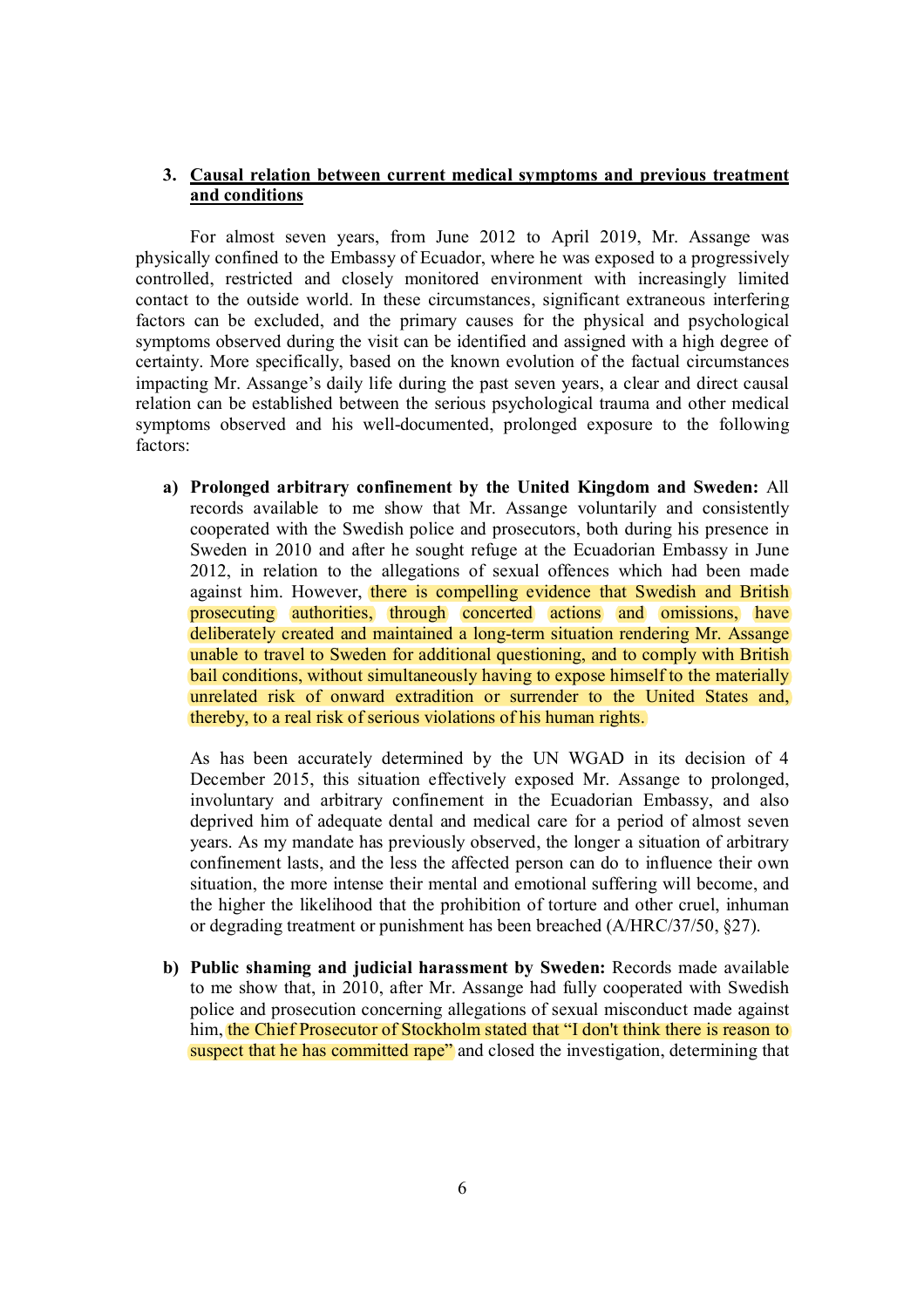the "conduct alleged by (the complainant) disclosed no crime at all". Upon appeal, the investigation was re-opened by a different prosecutor shortly thereafter, reportedly after the statement of the complainant had been modified to include more prejudicial language. The mass media were informed, resulting in widespread dissemination of a distorted and misleading narrative portraying Mr. Assange as a "rape" suspect, thus suggesting a violent offence far more serious than the facts alleged by the complainants themselves. In reality, the most serious allegation made against Mr. Assange seems to involve the predictably unresolvable question of whether, during consensual intercourse with the complainant, and unbeknownst to her, Mr. Assange had ripped his condom intentionally, or merely accidentally.

For almost nine years, the Swedish authorities have consistently maintained, revived and fueled the "rape"-suspect narrative against Mr. Assange, despite the legal requirement of **anonymity**, despite the mandatory **presumption of innocence**, despite the objectively unrealistic prospect of a conviction, and despite contradicting evidence suggesting that, in reality, the complainants never intended to report a sexual offence against Mr. Assange, but that they had been pressured ("railroaded") into doing so by the Swedish police and had subsequently decided to "sell" their story to the tabloid press.

The resulting reputational harm to Mr. Assange was perpetuated and exacerbated by the Swedish prosecutor's persistent rejection, contrary to standard practice in many other cases, of all possibilities which would have enabled Mr. Assange to respond to questions of Swedish prosecution without simultaneously having to expose himself to the risk of refoulement to the United States. At no point did the Swedish prosecuting authorities make any attempt to prevent, contain or redress reputational harm to Mr. Assange, or to protect his human dignity by publicly rejecting and rectifying obvious exaggerations and misrepresentations of the allegations made against him.

The announcement of 13 May 2019 that the Swedish prosecuting authorities had re-opened the preliminary investigation into the same allegations made already in 2010 against Mr. Assange compounds my serious concern that, in this case, the "rape" suspect narrative appears to be misused to deliberately undermine his reputation and credibility and, ultimately, to facilitate his indirect refoulement from the United Kingdom to the United States.

**c) Coercive harassment and defamation by Ecuador:** Several first-hand witnesses confirmed that the initial five years of **co-existence between Mr. Assange and the** staff at the Ecuadorian Embassy from June 2012 to May 2017 were marked by respectful and friendly relations. After the election of the new Ecuadorian Government in 2017, the Ecuadorian authorities reportedly began to deliberately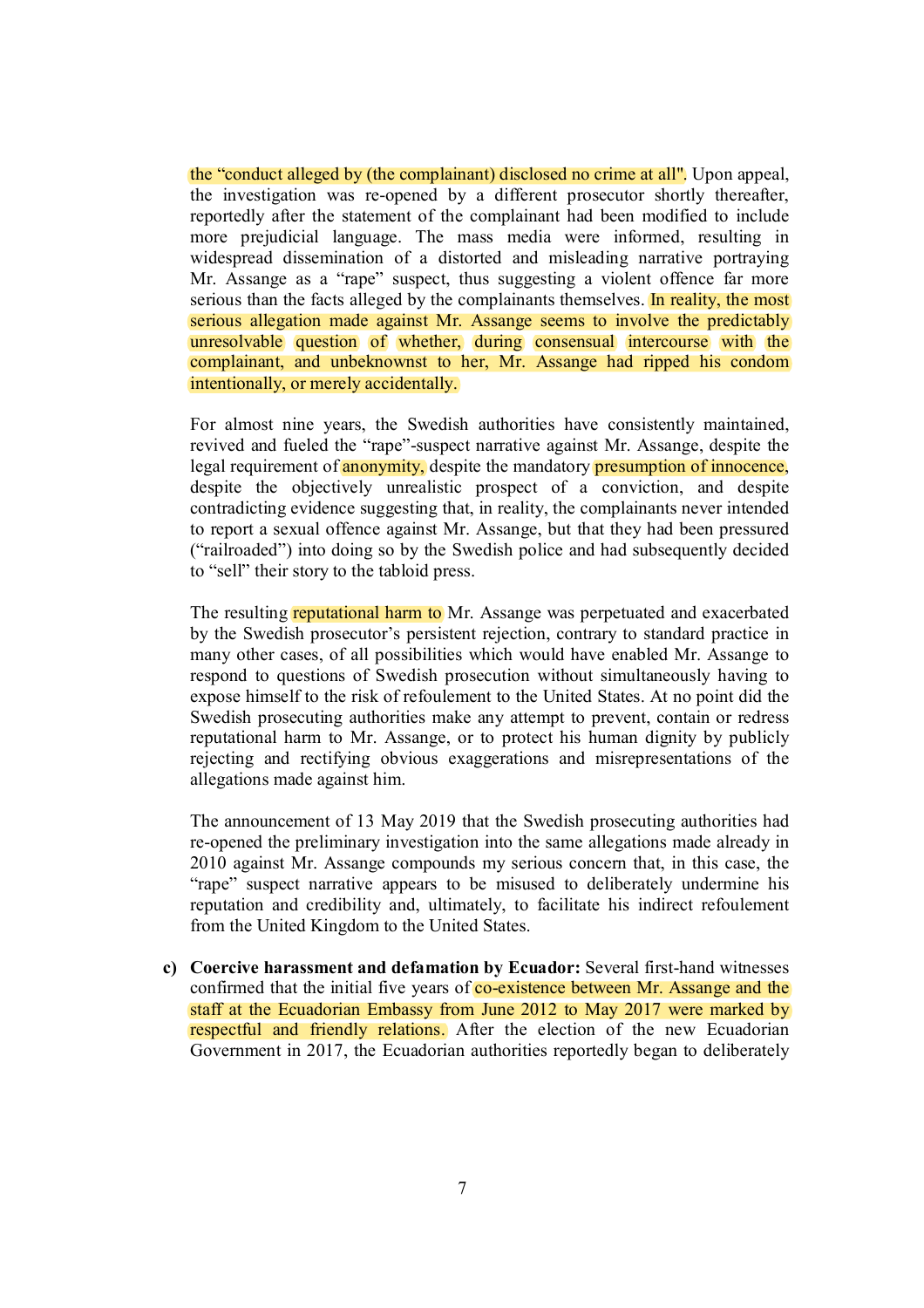create and maintain circumstances rendering Mr. Assange's living conditions increasingly difficult and oppressive, with the apparent aim of coercing him to voluntarily leave the Embassy, or to trigger a health crisis which would justify his involuntary transfer to a hospital under British jurisdiction, where he could be arrested. Between March 2018 and April 2019, the progressively severe harassment of Mr. Assange by the Ecuadorian authorities reportedly culminated in a situation marked by **excessive regulation, restriction and surveillance** of Mr. Assange's communications, meetings with external visitors (including lawyers and medical doctors) and his private life; by **various degrees of harassment** by security guards and certain diplomatic staff; and by the **public dissemination** of distorted half-truths, defamations and deliberately debasing statements, including by the State leadership. On 11 April 2019, the Ecuadorian authorities 'suspended' Mr. Assange's Ecuadorian citizenship, terminated his diplomatic asylum, and invited British police to arrest him inside the Embassy, without any form of due process, without adequate advance notification and without any apparent medical necessity or other material urgency. His sudden expulsion from the Embassy in the hands of the British police did not allow Mr. Assange to collect and take his belongings with him, including his documents which may contain confidential information related to his sources as a journalist and publisher. The risk that this sensitive information may fall in the wrong hands would be an additional source of extreme anxiety for any journalist.

**d) Sustained and unrestrained public mobbing, intimidation and defamation in the United States, United Kingdom, Sweden and Ecuador:** There is abundant evidence that, since August 2010, the Governments of the United States, the United Kingdom, Sweden, and (since May 2017) Ecuador have progressively either acquiesced in, consented to, instigated, or even initiated or actively contributed to a sustained and unrestrained campaign of public mobbing, intimidation and defamation against Mr. Assange, consisting of a constant stream of public statements not only by the mass media and influential private individuals, but also by current or former political figures and senior officials of various branches of government, including judicial magistrates personally involved in proceedings against Mr. Assange. These statements have ranged from deliberate ridicule, insult and humiliation, to distorted reporting and misleading criminal accusations, and from open threats and instigation of violence, to repeated calls for his assassination or murder. Despite the grave, repeated and deliberately degrading and intimidating nature of these acts, none of the mentioned Governments have expressed public disapproval or taken appropriate measures of prevention, protection and redress, thus displaying an attitude of complacency (at best) and complicity (at worst), and creating an atmosphere of impunity encouraging further abuse and vilification.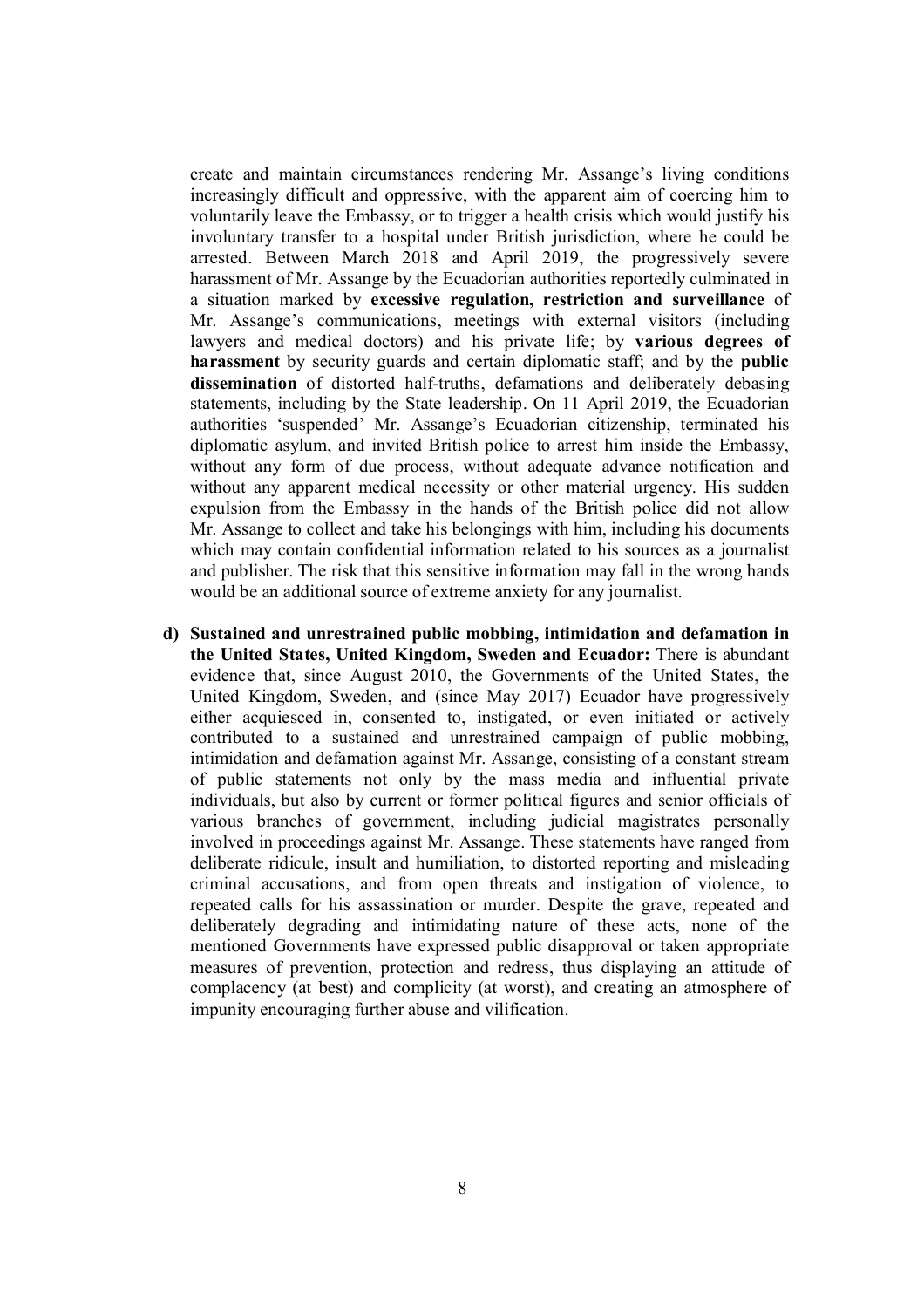Mr. Assange's exposure to these cumulative factors over a prolonged period of time, with the active participation of several Governments, or at their instigation, or with their consent or acquiescence, has resulted in patterns of severe and traumatic pain and suffering, including chronic anxiety, stress and depression, and an intense sense of humiliation, isolation, vulnerability and powerlessness.

I am therefore gravely concerned that, starting from August 2010, Mr. Assange has been, and currently still is, exposed to progressively severe pain and suffering, inflicted through various forms and degrees of cruel, inhuman or degrading treatment or punishment, the cumulative effects of which clearly amount to psychological torture.

I condemn, in the strongest terms, the deliberate, concerted and sustained nature of the abuse intentionally inflicted on Mr. Assange and seriously deplore the consistent failure of all involved Governments to take measures for his protection against sustained patterns of public mobbing, intimidation and defamation.

The evidence made available to me strongly suggests that the primary international responsibility for the described patterns of cruel, inhuman or degrading treatment or punishment, and the resulting exposure of Mr. Assange to psychological torture, rests with the Governments of the United Kingdom, Sweden, Ecuador, and the United States, both jointly for the foreseeable cumulative effect, and separately for their respective contributions through direct perpetration or, as the case may be, through instigation, consent, or acquiescence, as well as through failure to prevent such abuse being perpetrated against Mr. Assange by persons acting within their jurisdiction.

# **4. Risks in the event of direct or indirect extradition or transfer to the United States:**

In light of the extradition request made by the United States and the re-opening of the preliminary criminal investigation against Mr. Assange in Sweden, I am also gravely concerned about the risks arising for Mr. Assange in the event of his extradition or surrender to the United States, whether directly from the United Kingdom (direct refoulement) or indirectly via Sweden or any other intermediary third country (indirect refoulement).

a) **Concerns related to the impunity for torture in the United States:** In the recent past, the United States Government has repeatedly refused to investigate and prosecute torture and other cruel, inhuman or degrading treatment or punishment perpetrated by its officials, despite compelling and undisputed evidence, particularly in cases involving national security. The Government has also exercised strong pressure on other States, the United Nations or the International Criminal Court to prevent non-US criminal investigations against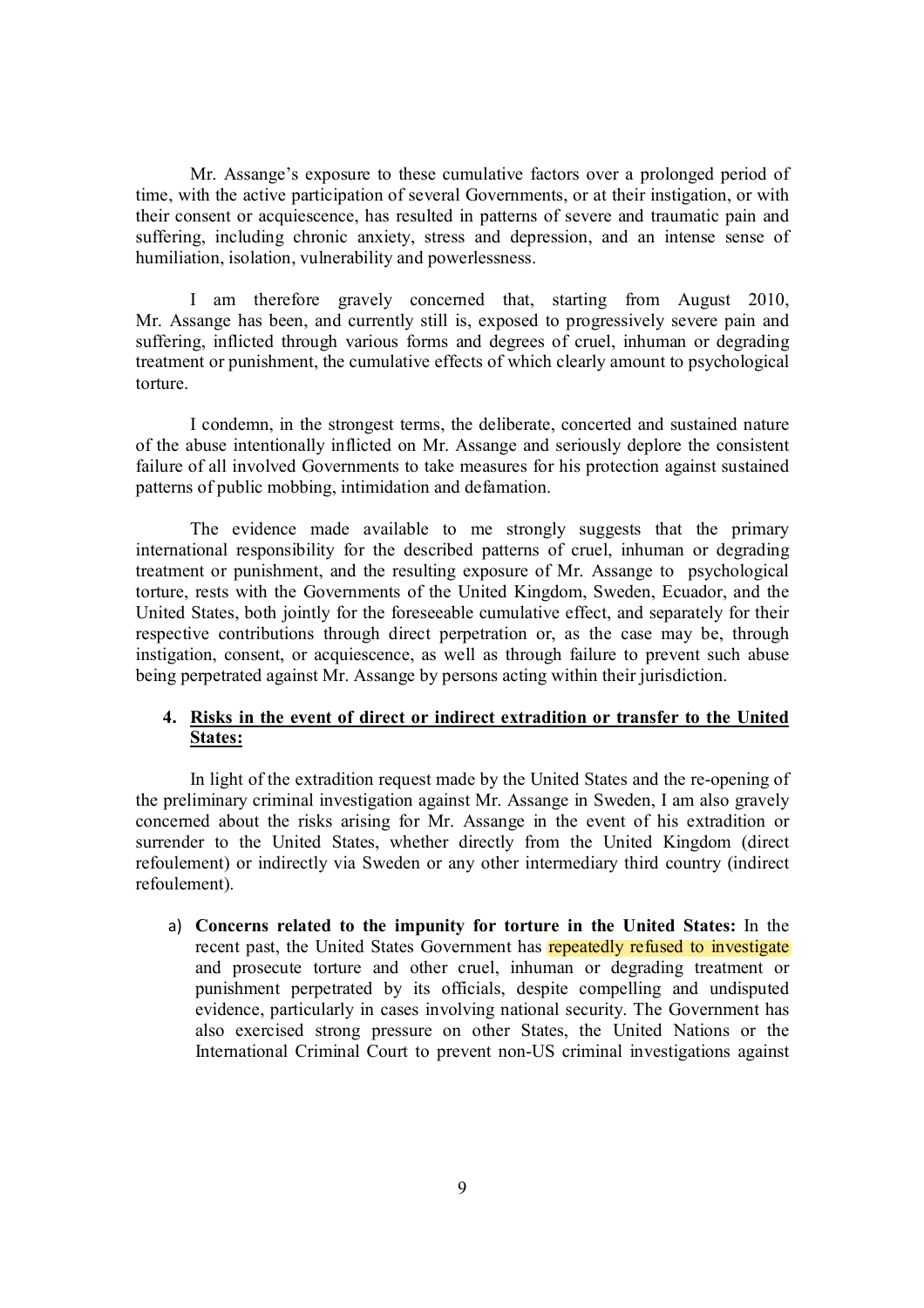US officials on such charges. While the United States of America formally recognizes the prohibition of torture and other cruel, inhuman or degrading treatment or punishment, its reluctance to implement and enforce this formal commitment in cases involving national security and its own officials has been and continues to be a matter of serious concern to my mandate.

b) **Concerns related to conditions of detention:** If extradited to the United States, I fear that Mr. Assange may be detained in a high security prison ("Supermax") or in an institution with comparable conditions of detention and treatment, both during his trial and after his conviction. In the past, my mandate has repeatedly requested to carry out an official country visit to the United States to examine the prison system and treatment of inmates from the perspective of the prohibition of torture and other cruel, inhuman or degrading treatment or punishment. The Government of the United States never agreed to facilitate such a visit in compliance with the terms of reference of my mandate, thus preventing an independent on-site assessment by the Special Rapporteur.

However, there are numerous consistent reports, based on first-hand accounts, indicating that both Federal and State level detention centres routinely practice measures of control and discipline, without recourse to judicial review, which in the view of my mandate amount to torture or other cruel, inhuman or degrading treatment or punishment. These measures include, most notably, the practice of prolonged or indefinite solitary confinement and other forms of social and sensory deprivation, in-cell restraints, shackling in stress positions, and excessively intrusive strip-searches. Persons with physical or mental disabilities and other vulnerabilities have been reported not to receive the medical care required by their condition. In 2016, my predecessor on the mandate determined that Ms. Chelsea Manning, whose case is related to that of Mr. Assange, was detained in conditions amounting to cruel, inhuman or degrading treatment, or even torture (A/HRC/19/61/Add.4., pp. 74/75).

c) **Concerns related to psychological ill-treatment:** Severely intimidating and debasing public statements made by current and former state officials, media representatives and other influential persons in the United States suggest that, if extradited or otherwise surrendered to the United States, Mr. Assange will be exposed to an environment of public vilification, arbitrariness and judicial bias, which will be even more intense than has been the case so far. Given the strongly perceptible public and official prejudice held against Mr. Assange in the United States, there are serious reasons to doubt that he would receive a fair trial before an impartial judicial body as required under human rights law. This prospect, in conjunction with the effects of the traumatic abuse and degradation he already has been subjected to, would almost certainly result in aggravated, profound and prolonged psychological, social and physical distress and suffering incompatible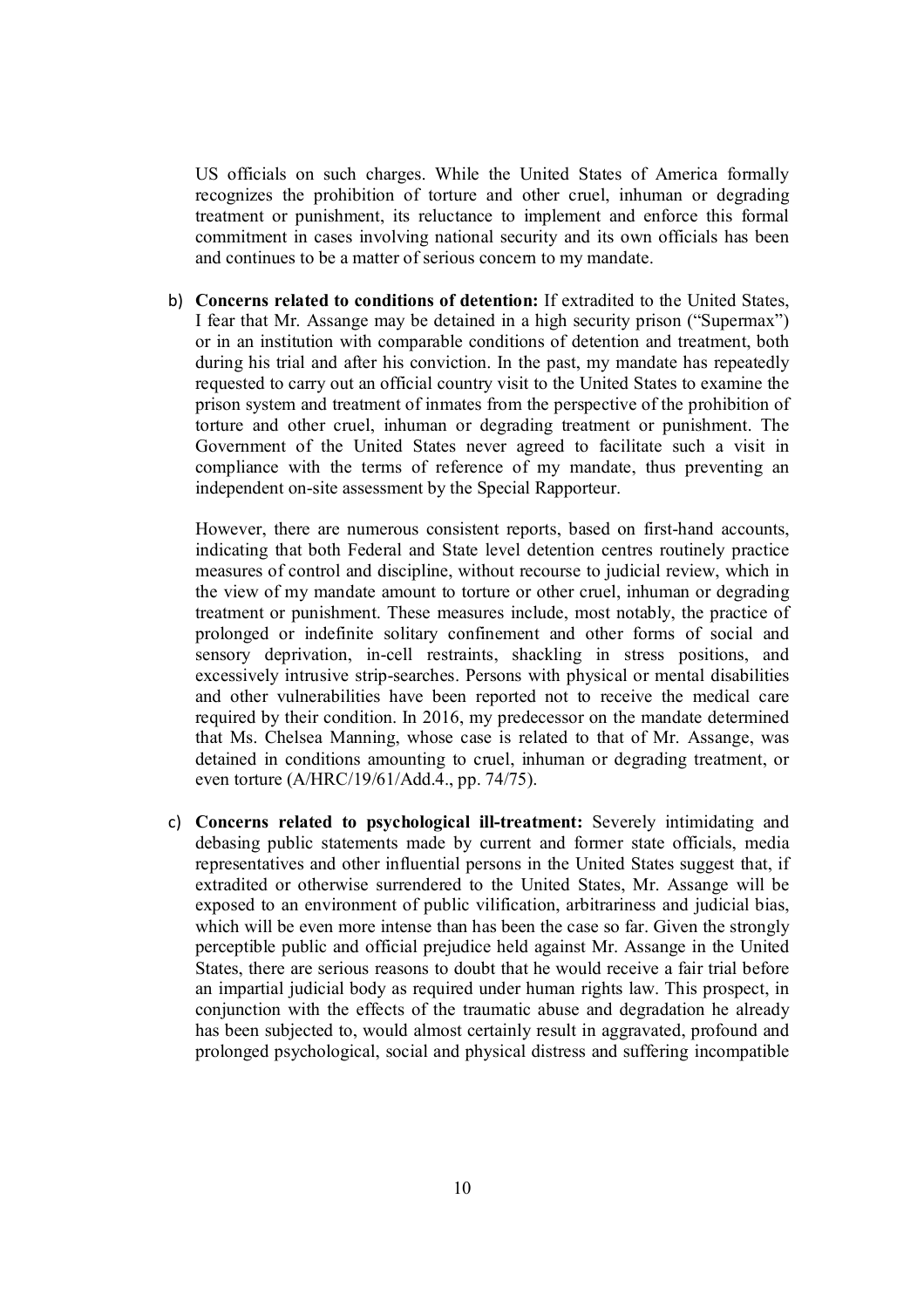with the prohibition of torture and other cruel, inhuman or degrading treatment or punishment.

d) **Concerns regarding cruel, inhuman or degrading punishment:** In light of the public prejudice prevailing in the United States against Mr. Assange, and the threat which the publishing activities of Wikileaks are perceived to present to US national security I am gravely concerned that US authorities intend to make an "example" of him, in order to punish him personally, but also to deter others who may be tempted to engage in similar activities as Wikileaks or Mr. Assange. I therefore fear that, irrespective of his personal criminal culpability, and whatever offence he may in reality have committed or contributed to, Mr. Assange will be confronted with overly expansive charges and subjected to excessively severe criminal sanctions.

This concern has been significantly exacerbated by reports that, on 23 May 2019, the US Department of Justice has added 17 new charges to their extradition request for Mr. Assange, including under the Espionage Act and each of them carrying a potential sanction of 10 years of imprisonment, which currently results in a possible maximum penalty of 175 years of imprisonment. It is my understanding that, in principle, the US can add further charges to their extradition request until 11 June 2019. Further, I am currently examining concerns that, after a potential extradition of Mr. Assange to the United States, the broad description of facts in the US extradition request might subsequently be used as a basis for adding even more serious charges, as appears to be permissible under the current UK/US extradition treaty, potentially carrying the death penalty or a life sentence without parole, both of which would constitute absolute barriers to refoulement under human rights law. Finally, I am currently examining concerns that the mechanism of temporary surrender, or any other form of informal transfer without full judicial review, might potentially be used by the United Kingdom or by Sweden to circumvent the due process requirements of a full extradition proceeding in line with the absolute and nonderogable prohibition of refoulement towards a real risk of torture or other cruel, inhuman or degrading treatment or punishment.

In light of these concerns, and taking into full consideration the serious deterioration of Mr. Assange's physical and psychological health resulting from the combination of factors described in this letter, I underscore my most serious concern that, if Mr. Assange were to be extradited or otherwise surrendered to the United States, or to Sweden or any other State refusing to provide full guarantees against onward extradition or surrender to the United States, he would be exposed to a real risk of torture or other cruel, inhuman or degrading treatment or punishment. It must be emphasized that, in circumstances such as these, the instrument of diplomatic assurances, even in conjunction with post-extradition monitoring mechanisms, is inherently incapable of providing the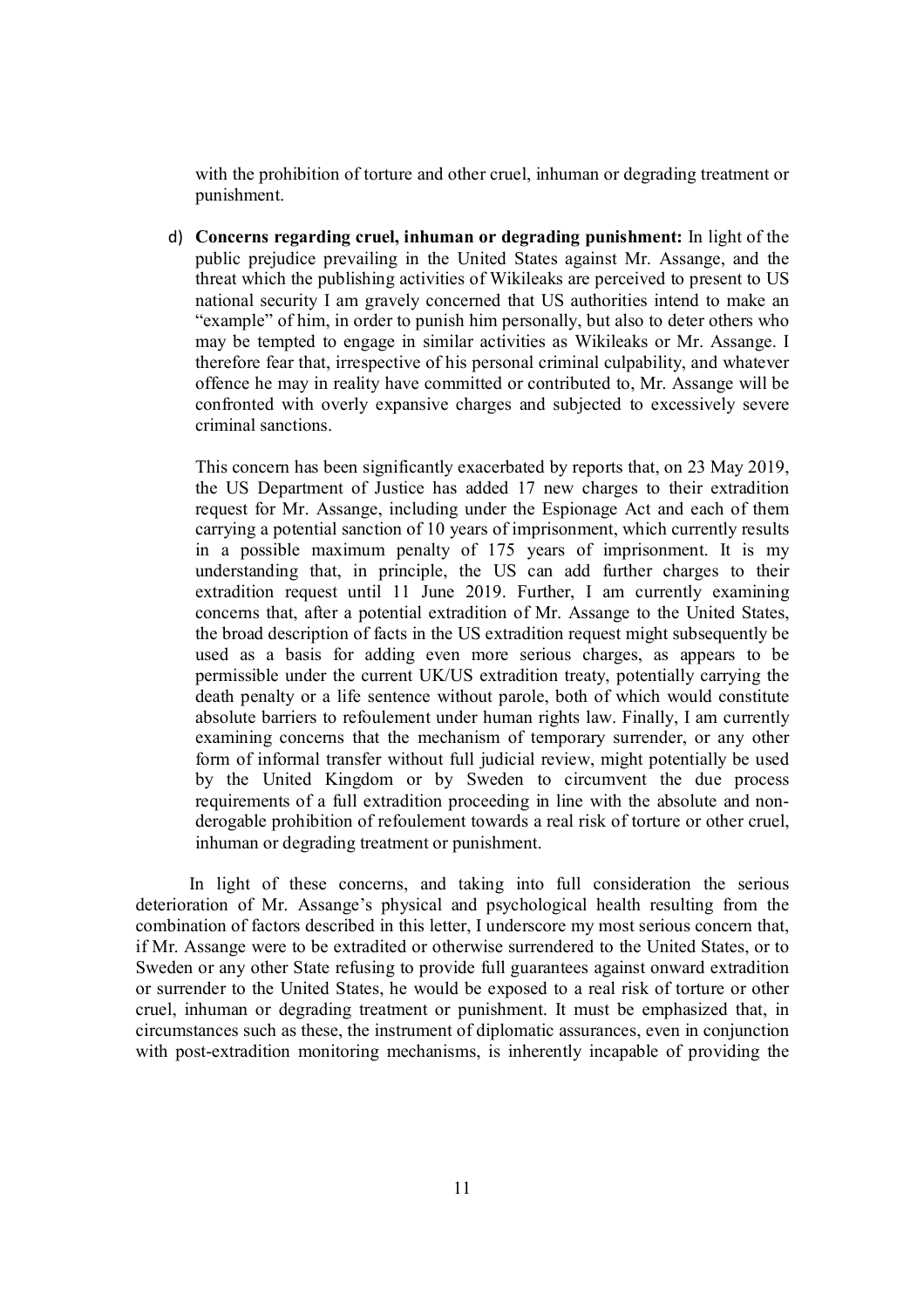required safeguards and, for this reason, has been widely criticized for being used as a loophole undermining the principle of non-refoulement (A/HRC/37/50, para. 45-48; A/70/303, para. 69).

**Should Mr. Assange come under Swedish jurisdiction for any reason, I urge the your Excellency's Government to refrain from expelling, returning or extraditing Mr. Assange to the United States or any other jurisdiction, until his right to asylum under refugee law or subsidiary protection under international human rights law has been determined in a transparent and impartial proceeding granting all due process and fair trial guarantees, including the right to appeal.** 

**Furthermore, I urge all relevant Swedish authorities to cease disseminating, without delay, any news or information which may be prejudicial to Mr. Assange's dignity and integrity, and to his rights to a fair and impartial proceeding in line with the highest standards of human rights law.** 

In view of the urgency of the matter, I would appreciate a response on the initial steps taken by your Excellency's Government to safeguard the rights of the abovementioned person(s) in compliance with international instruments.

As it is my responsibility, under the mandate provided to me by the Human Rights Council, to seek to clarify all cases brought to my attention, I would be grateful for your observations on the following matters:

- 1. Please provide any additional information and any comment you may have on the above-mentioned allegations.
- 2. Please provide the details and, where available, the results of any investigation, and judicial or other inquiries which may have been carried out, or which are foreseen, in relation to those allegations of psychological torture and other cruel, inhuman or degrading treatment or punishment, which resulted from acts or omissions occurring in or from the jurisdiction of Sweden. If no such measures have been taken, please explain how this is compatible with the human rights obligations of Sweden.
- 3. Please provide the details of any measures which have been taken, or which are foreseen, for the purpose of protecting Mr. Assange from further infliction of torture and other cruel, inhuman or degrading treatment or punishment through acts or omissions occurring in or from the jurisdiction of Sweden. If no such measures have been taken, please explain how this is compatible with the human rights obligations of Sweden.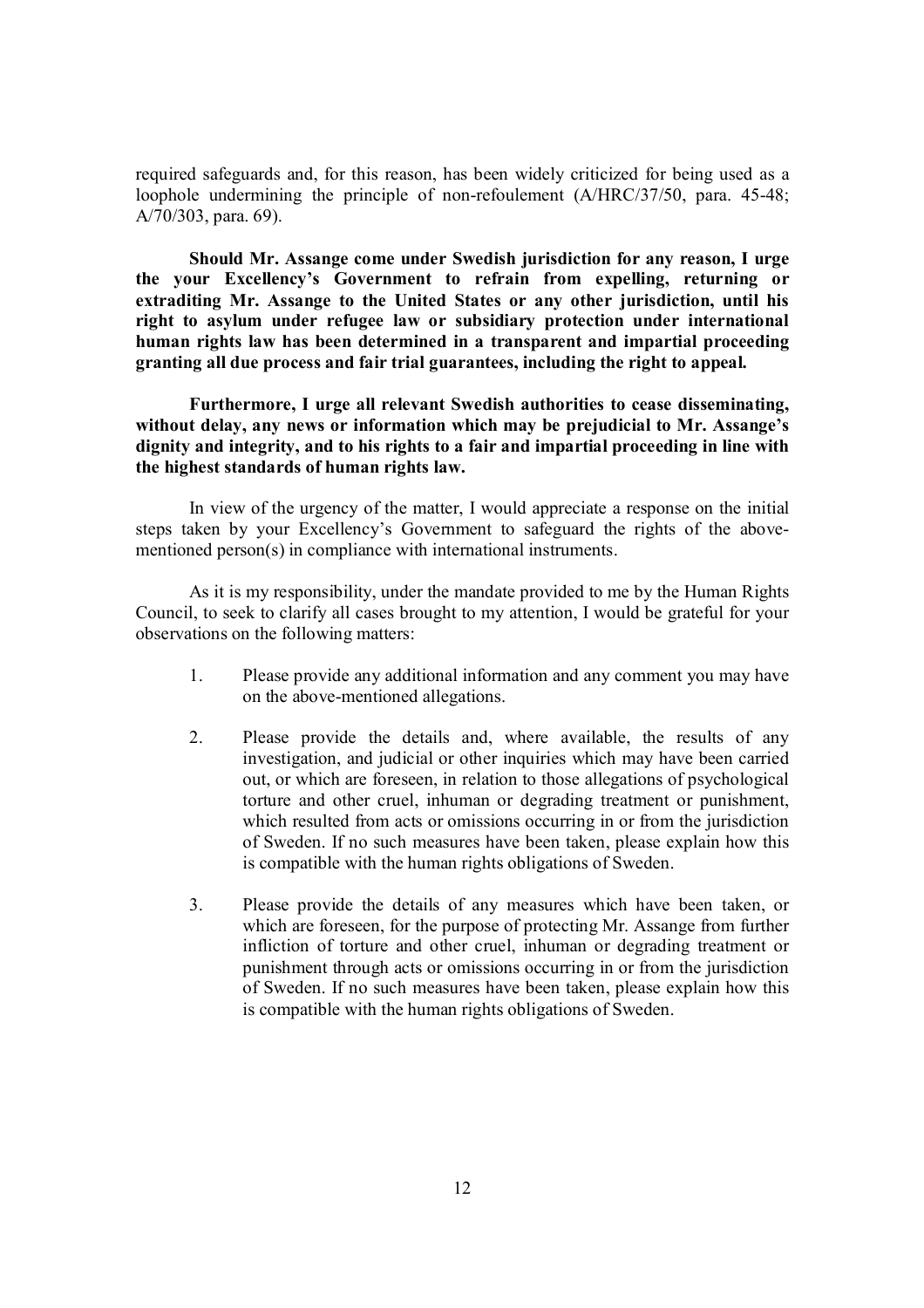4. Please provide the details of any measures which have been taken, or which are foreseen, for the purpose of ensuring that Mr. Assange obtains redress for the harm inflicted on him by acts or omissions occurring in or from the jurisdiction of Sweden, including fair and adequate compensation and the means for full physical, psychological and reputational rehabilitation. If no such measures have been taken, please explain how this is compatible with the human rights obligations of Sweden.

I intend to publicly express my concerns in this case in the near future, given that, in my view, the evidence supporting my concerns is sufficiently consistent and reliable to indicate a matter warranting urgent public attention. Any public expression of concern on my part will indicate that I have been in contact with your Excellency's Government, as well as the other concerned Governments, to share my views, concerns and recommendations, and to clarify the issue in question.

This communication and any response received from your Excellency's Government will be made public via the communications reporting website within 60 days. They will also subsequently be made available in the usual report to be presented to the Human Rights Council.

Please accept, Excellency, the assurances of my highest consideration.

Nils Melzer Special Rapporteur on torture and other cruel, inhuman or degrading treatment or punishment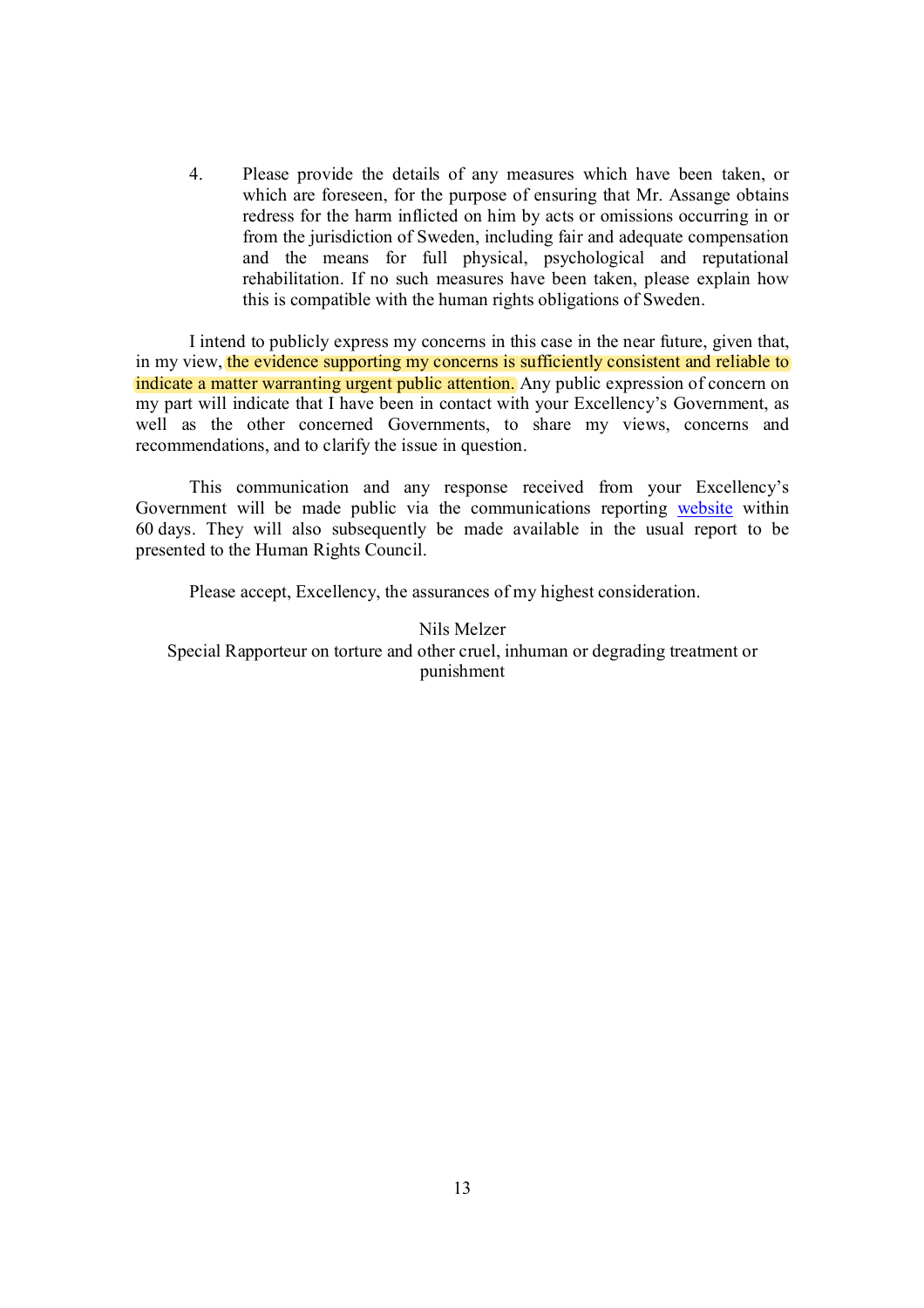### **Annex Reference to international human rights law**

Under universally applicable human rights law, States have the obligation to protect the physical and mental integrity of all persons within their jurisdiction and, most notably, to prevent acts or omissions amounting to torture and other cruel, inhuman or degrading treatment or punishment. These fundamentally important obligations are reflected in the Universal Declaration of Human Rights (UDHR) and codified, inter alia, the International Covenant on Civil and Political Rights (ICCPR), which Sweden ratified on 6 December 1971, and the Convention against Torture and Other Cruel, Inhuman or Degrading Treatment or Punishment, which Sweden ratified on 8 January 1986.

### **Definition of torture**

Article 1 of the Convention against Torture defines 'torture' as "any act by which severe pain or suffering, whether physical or mental, is intentionally inflicted on a person for such purposes as obtaining from him or a third person information or a confession, punishing him for an act he or a third person has committed or is suspected of having committed, or intimidating or coercing him or a third person, or for any reason based on discrimination of any kind, when such pain or suffering is inflicted by or at the instigation of or with the consent or acquiescence of a public official or other person acting in an official capacity." The concept of 'other cruel, inhuman or degrading treatment or punishment', within the meaning of Article 16 of the Convention against Torture, does not necessarily require the elements of severity, intentionality or purposefulness but implies the absence of a valid legal justification for the resulting pain, suffering or humiliation, namely its necessity and proportionality for a lawful purpose  $(A/72/178,$ para. 31, and E/CN.4/2006/6, paras. 38–41).

Paragraph 8a of Human Rights Council Resolution 16/23, reminds States that "Intimidation and coercion, as described **in article 1 of the Convention against Torture**, including serious and credible threats, as well as death threats, to the physical integrity of the victim or of a third person can amount to cruel, inhuman or degrading treatment or to torture."

### **Risk of torture or ill-treatment if extradited**

**Article 3 of the CAT** provides that, "[n]o State Party shall expel, return ("refouler") or extradite a person to another State where there are substantial grounds for believing that he would be in danger of being subjected to torture".

I would also like to refer to **paragraph 9 of the General Comment No. 20 of the Human Rights Committee** in which it states that State parties "must not expose individuals to the danger of torture or cruel, inhuman or degrading treatment or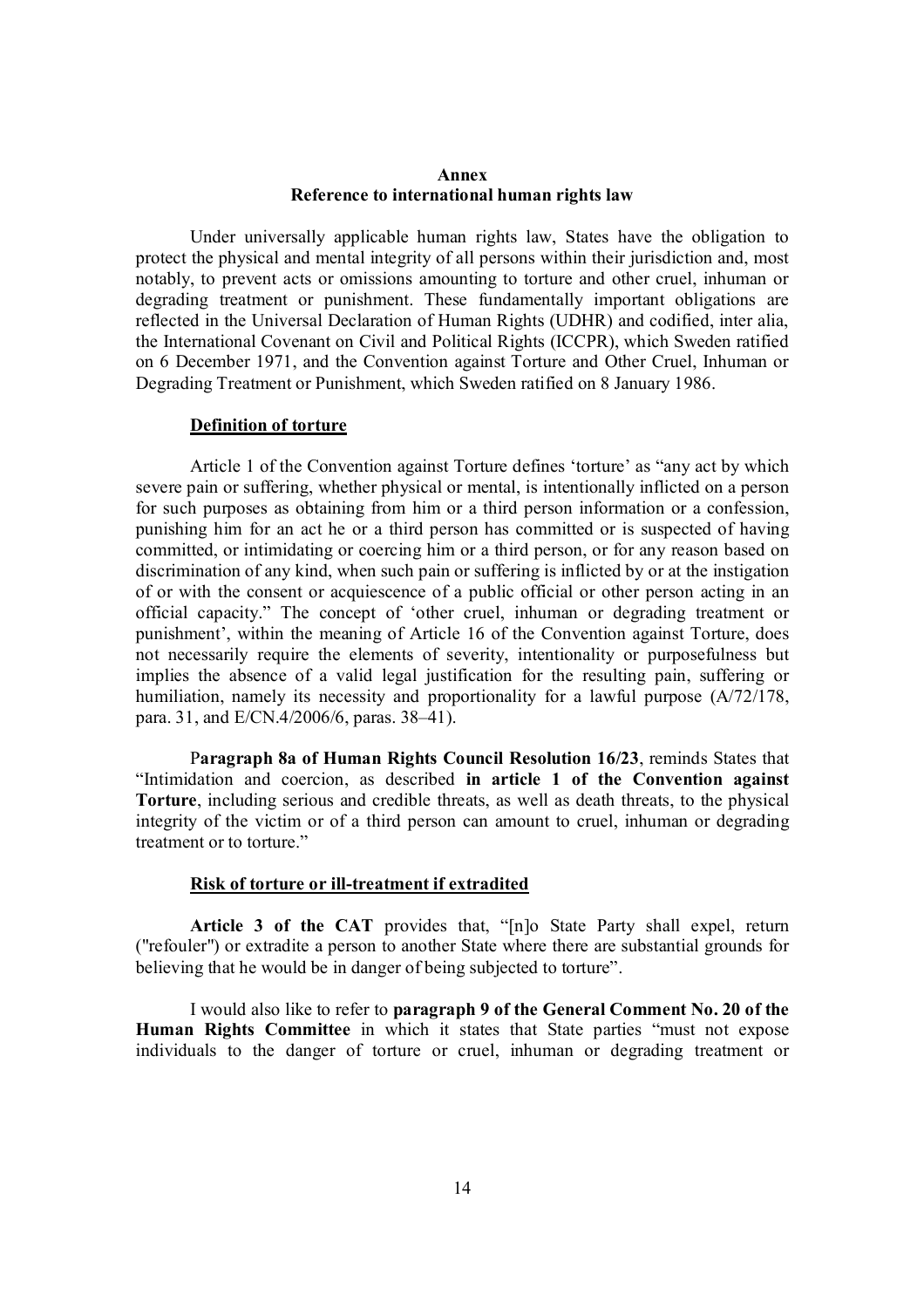punishment upon return to another country by way of extradition, expulsion or refoulement."

### **Diplomatic assurances are insufficient as a procedural safeguard**

This principle has been consistently affirmed by the Human Rights Council and the General Assembly, for instance in **paragraph 7 of the Resolution A/RES/70/146 of the UN General Assembly** which urges States "not to expel, return ("refouler"), extradite or in any other way transfer a person to another State where there are substantial grounds for believing that the person would be in danger of being subjected to torture, and recognizes that *diplomatic assurances*, where used, do not release States from their obligations under international human rights, humanitarian and refugee law, in particular the principle of non-refoulement."

The former **Special Rapporteur on Torture, in his report A/60/316**, concluded after a thorough review of the practice that "*diplomatic assurances* are unreliable and ineffective in the protection against torture and ill-treatment upon return as diplomatic assurances are not legally binding, therefore they carry no legal effect and no accountability if breached; and the person whom the assurances aim to protect has no recourse if the assurances are violated" (para 51). This assessment was confirmed and expanded on by the current Special Rapporteur in his report A/HRC/37/50, para. 45-48.

#### **Minimum Standards regarding adequate health care**

Moreover, as outlined by **the UN Standard Minimum Rules for the Treatment of Prisoners (see the revised version adopted on 5 November 2015 and renamed "Mandela Rules")**, the provision of health care is the responsibility of the state authorities. **Rule 27(1)** furthermore provides that all prisons shall ensure prompt access to medical attention in urgent cases. Prisoners who require specialized treatment or surgery shall be transferred to specialized institutions or to civil hospitals. Where a prison service has its own hospital facilities, they shall be adequately staffed and equipped to provide prisoners referred to them with appropriate treatment and care.

Further, to take note, in this respect, of the Principles on the Effective Investigation and Documentation of Torture and Other Cruel, Inhuman or Degrading Treatment or Punishment and the updated set of principles for the protection of human rights through action to combat impunity as a useful tool in efforts to prevent and combat torture" and "(t)o ensure that victims of torture or other cruel, inhuman or degrading treatment or punishment obtain redress, are awarded fair and adequate compensation and receive appropriate social, psychological, medical and other relevant specialized rehabilitation.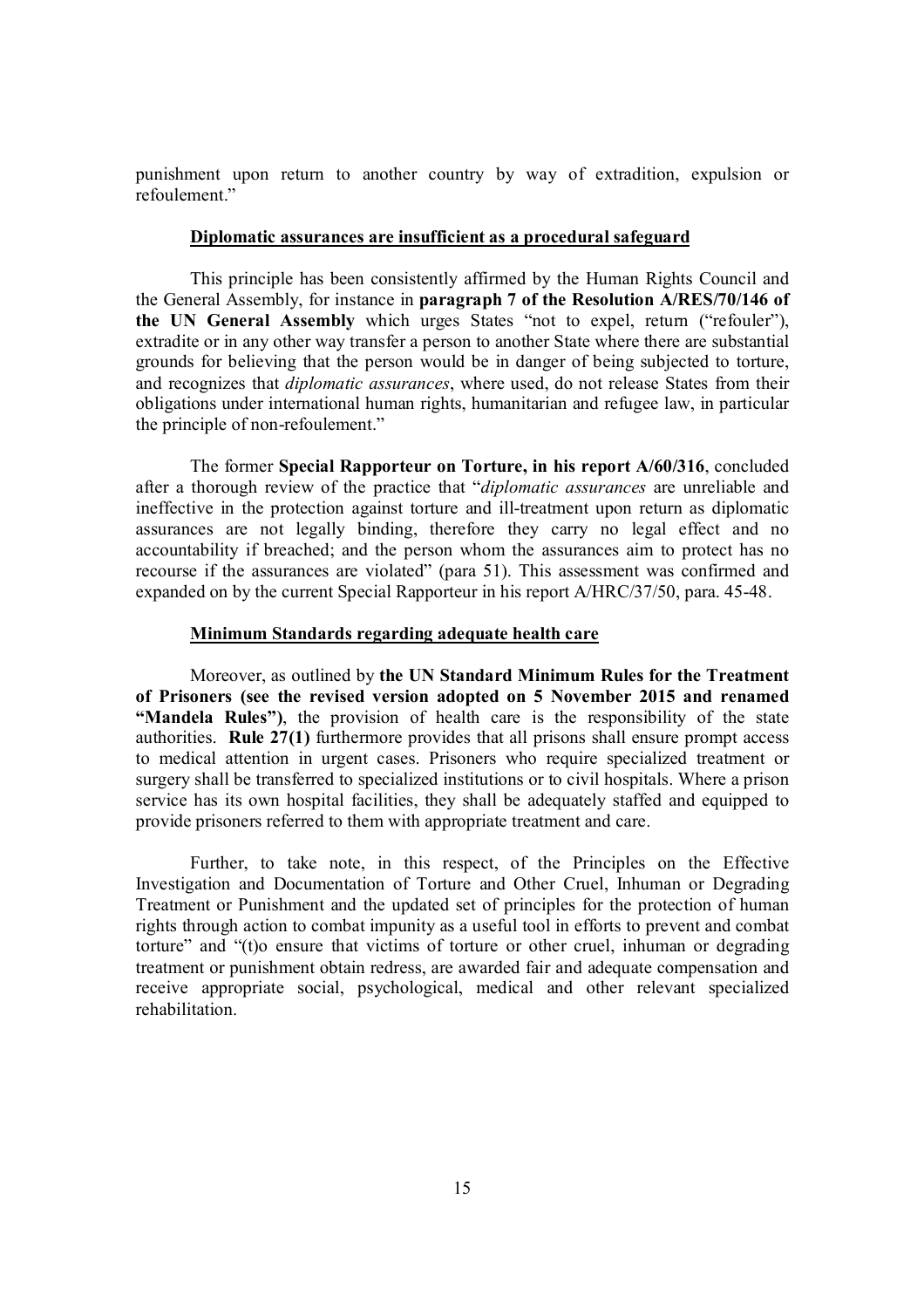Please find hereafter the follow-up letter OL SWE 3/2019

\*\*\*

Sírvase encontrar a continuación la carta de seguimiento OL SWE 3/2019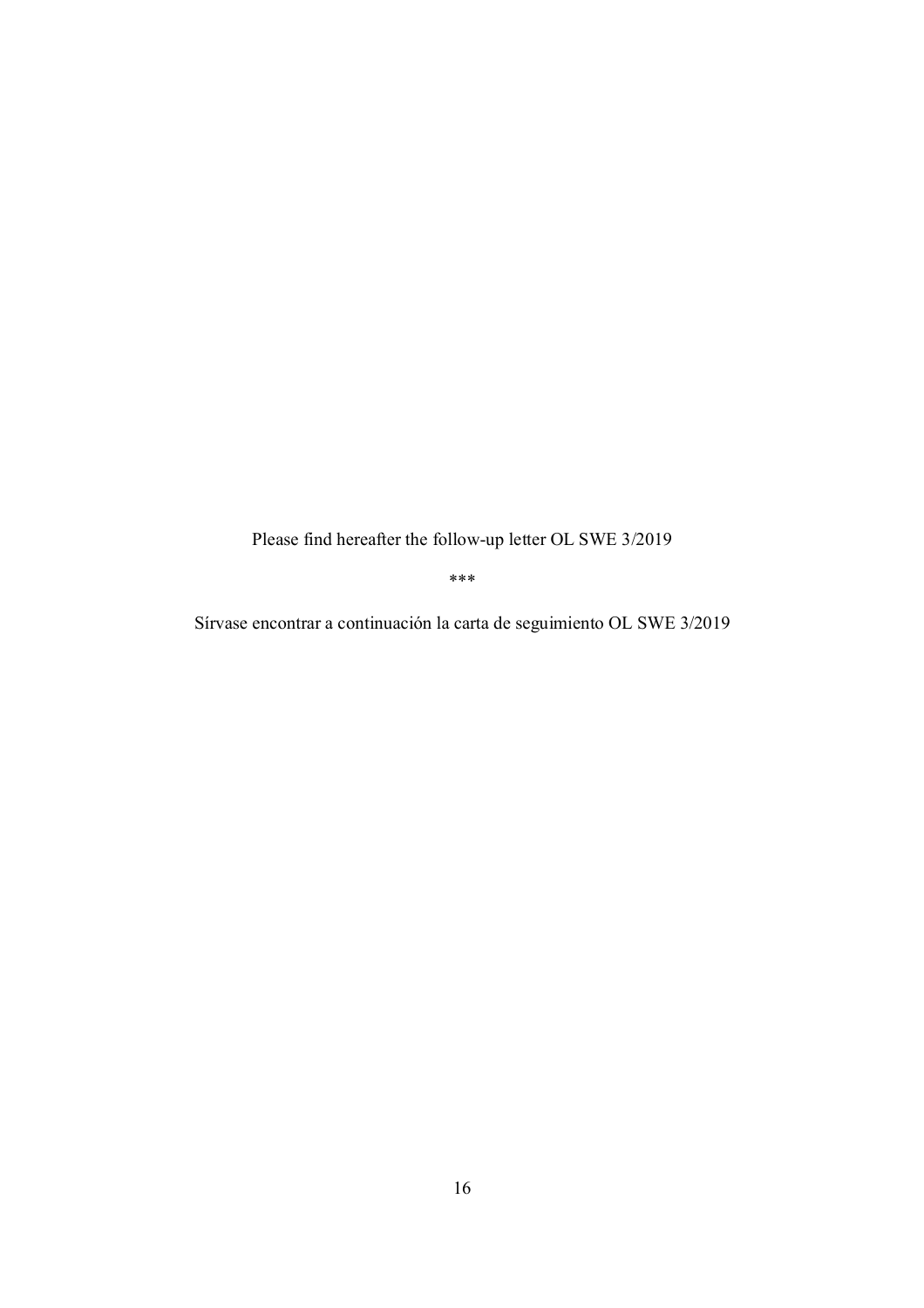#### **Mandate of the Special Rapporteur on torture and other cruel, inhuman or degrading treatment or punishment**

REFERENCE: OL SWE 3/2019

12 July 2019

Excellency,

I have the honour to address you in my capacity as Special Rapporteur on torture and other cruel, inhuman or degrading treatment or punishment, pursuant to Human Rights Council resolution 34/19.

In this connection, I would like to bring to the attention of your Excellency's Government a follow up communication in light of additional evidence that has been made available to me (in the original Swedish language), which warrants a slight correction and extension of my observations as far as the rape-allegations raised by the Swedish prosecution are concerned, as contained in my communication sent on 27 May (GBR 3/2019) and 28 May respectively (SWE 2/2019, ECU 10/2019 and USA 14/2019) on the case of Mr. **Julian Assange**.

Firstly, due to an apparent translation and filing error in the materials at my disposal when describing the rape allegation made against Mr. Assange, my original communication erroneously refers to the facts described by complainant AA, which the prosecutor herself found not to amount to rape but to sexual molestation. Instead, my letter should have correctly referred to the case of complainant SW, which is the only case still pending against Mr. Assange in Sweden, and the only one in which the Swedish prosecution claimed probable cause to suspect rape.

Secondly, even as far as the alleged rape of complainant SW is concerned, new evidence made available to me, including police records in the original Swedish language, shows that SW herself never claimed to have been raped, and that there are no other indications of coercive or incapacitating circumstances suggesting her lack of consent at the relevant time.

Thirdly, the evidence submitted by complainant AA in support of the alleged incident of sexual assault other than rape consists of a condom, supposedly worn and torn during intercourse with Assange, which was found to carry no DNA of either Assange or complainant AA, and which therefore seriously undermines the credibility of these allegations against Mr. Assange.